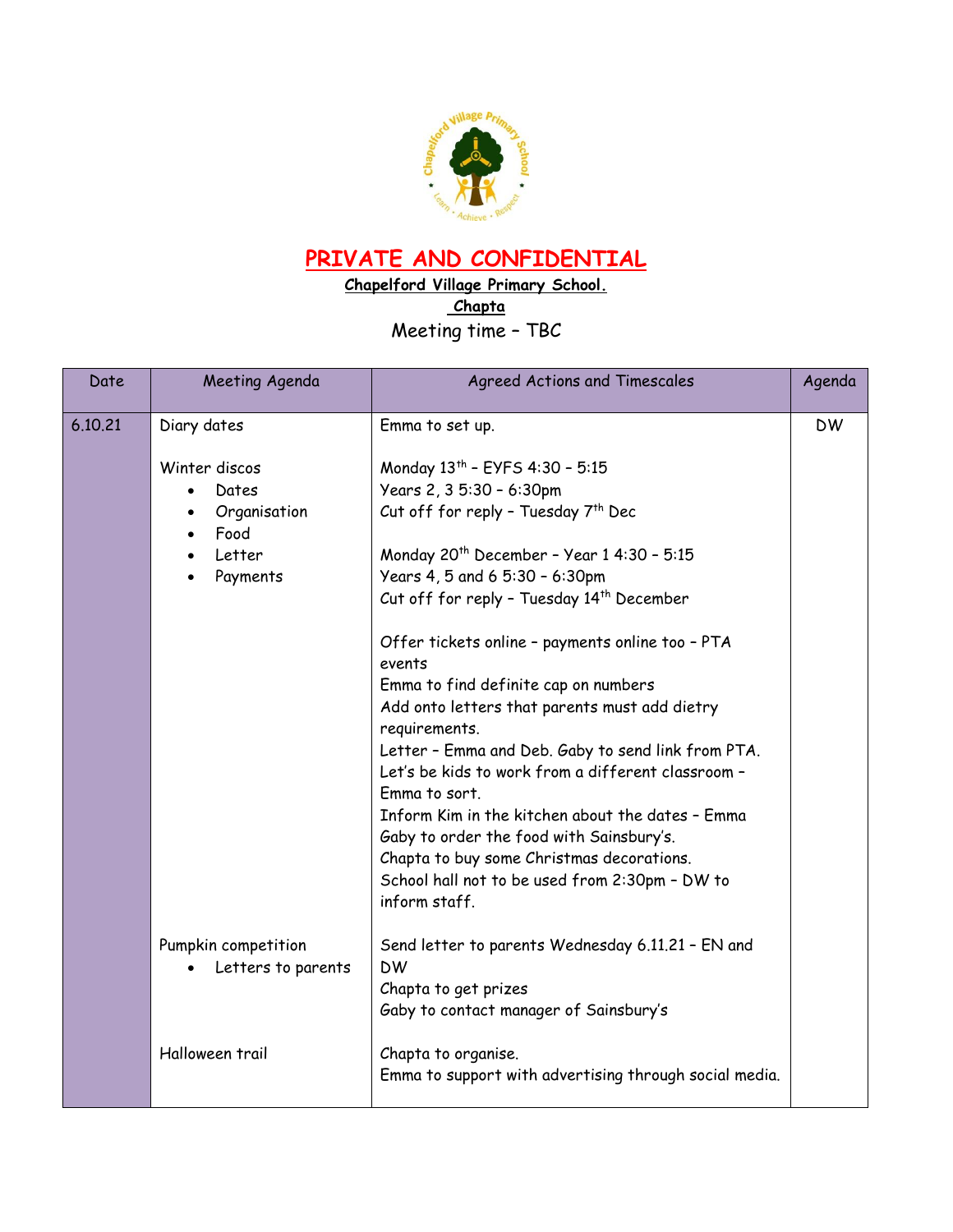|                 | Doughnut delivery                                                                                                          | To be rearranged at a later date.<br>Link to Valentine's day - 12 <sup>th</sup> February?                                                                                                                                                                                                                                                                                                          |           |
|-----------------|----------------------------------------------------------------------------------------------------------------------------|----------------------------------------------------------------------------------------------------------------------------------------------------------------------------------------------------------------------------------------------------------------------------------------------------------------------------------------------------------------------------------------------------|-----------|
| Christmas cards |                                                                                                                            | Art work needs to be with Chapta for 4 <sup>th</sup> November<br>Notify staff this week - Art work to be finished by<br>13 <sup>th</sup> October - sent home by 15 <sup>th</sup> October<br>Reminder to parents to send in Xmas card orders<br>DW to organise giving the forms to teachers.                                                                                                        |           |
|                 | Second hand school uniform<br>Storage<br>Payments - honesty<br>box<br>Notifying parents                                    | Uniform to be dropped off into school - Friday 8 <sup>th</sup><br>October.<br>Wed 13 <sup>th</sup> / Thurs 14 <sup>th</sup> / Fri 15 <sup>th</sup><br>Venue - side gate<br>From 3:00pm<br>Information to parents - EN, Chapta<br>Graham to help lift boxes.                                                                                                                                        |           |
|                 | Community support                                                                                                          | Chinese New Year - what can we do to support our new<br>families to the community?<br>DW to speak to our EAL TA to ask for any ways we can<br>support the community.                                                                                                                                                                                                                               |           |
|                 | Funding<br>Could Chapta fund £1000 a<br>year for the aquarium?<br>First aid training for<br>children                       | Check with Chapta treasurer<br>Think about fund raising ideas for the aquarium.<br>Fund years 5 and 6 this year - £500<br>Current 4 next year - £255                                                                                                                                                                                                                                               |           |
| 6.12.21         | Winter disco<br>Food<br>Helpers / correct<br>ratio / first aiders<br>Info for teachers<br>Payment for disco<br>Decorations | Children with allergies - invite mum along to support in<br>case of an allergic reaction<br>Food is ordered<br>Ratio is sorted with first aiders in attendance for all<br>discos<br>Year $1 - 66$<br>Years 2 and 3 - 124<br>Years 4,5 and 6 - 182<br>Teachers have the final numbers. Teachers will inform<br>Gaby is any children come to the door with allergies<br>Decorations have been bought | <b>DW</b> |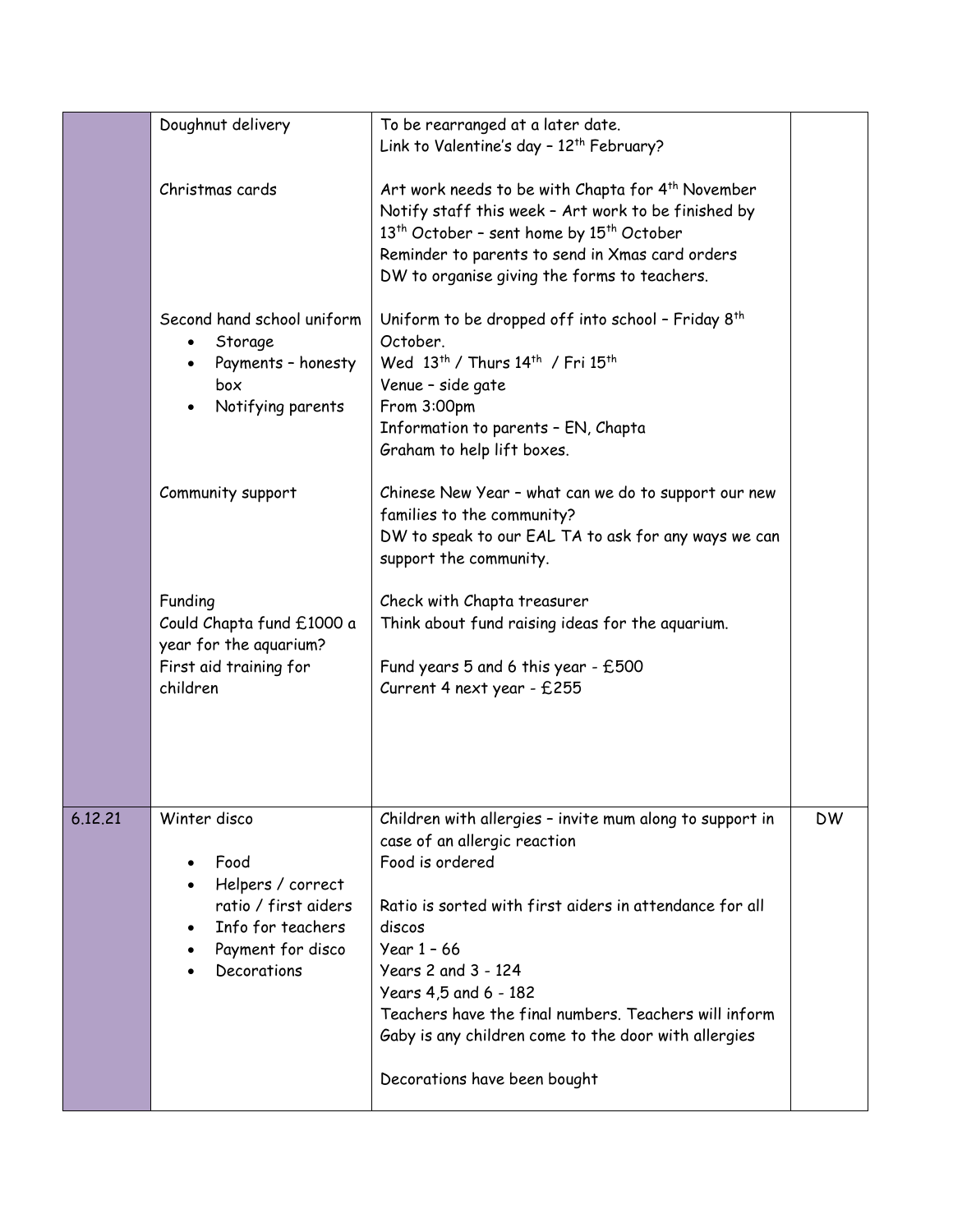|         |                                          | DW has organised the with Let's Be Kids and teachers                                 |           |
|---------|------------------------------------------|--------------------------------------------------------------------------------------|-----------|
|         |                                          | to use classrooms.                                                                   |           |
|         |                                          | Ensure cut-off date is adhered to for parents who                                    |           |
|         |                                          | haven't paid for tickets                                                             |           |
|         | Pantomime                                |                                                                                      |           |
|         |                                          |                                                                                      |           |
|         | Chapta to support                        |                                                                                      |           |
|         | with the cost of                         | Agreed that Chapta will fund £4 per child towards the                                |           |
|         | tickets                                  | cost of the tickets for the pantomime                                                |           |
|         |                                          |                                                                                      |           |
|         |                                          | AOB - Chapelford won Eco champions of the month and                                  |           |
|         |                                          | were awarded £100. To be mentioned on Facebook.                                      |           |
| 8.02.22 | First aid - whole school                 | Chapta will fund the whole school to complete first aid                              | <b>DW</b> |
|         |                                          |                                                                                      |           |
|         |                                          | training - DW to organise with Lauren S                                              |           |
|         |                                          |                                                                                      |           |
|         | Easter disco                             | DW to check for a suitable date.                                                     |           |
|         |                                          |                                                                                      |           |
|         | Break the rules day - $1st$              | Clearer guidance on poster and with school office over                               |           |
|         | April                                    | how many items of clothing eg top - 50p, bottoms -                                   |           |
|         |                                          | 50p, dress - 50p                                                                     |           |
|         |                                          |                                                                                      |           |
|         | Chocolate bingo - 28 <sup>th</sup> April | DW to check that this can happen in school.                                          |           |
|         |                                          |                                                                                      |           |
|         | School uniform sale                      |                                                                                      |           |
|         |                                          | Agreed that a uniform sale will be held in the summer                                |           |
|         |                                          | term. A message to parents via Chapta newsletter will                                |           |
|         |                                          | inform parents of uniform that is available which GH                                 |           |
|         |                                          | will sell when it is asked for.                                                      |           |
|         |                                          |                                                                                      |           |
|         | Lottery funding                          | Lottery - has dropped slightly                                                       |           |
|         |                                          | Push with school council. Consider what the children                                 |           |
|         |                                          | would like to spend the money on but would need to be<br>a more substantial product. |           |
|         |                                          |                                                                                      |           |
|         |                                          |                                                                                      |           |
|         |                                          |                                                                                      |           |
|         | Projects for the Summer                  | Frozen Fridays                                                                       |           |
|         | term                                     | Summer family festival                                                               |           |
|         |                                          |                                                                                      |           |
|         |                                          | <b>AOB</b>                                                                           |           |
|         |                                          | Astro turf - Can Chapta fund this in year 1 / 2<br>$\bullet$                         |           |
|         |                                          | playground.                                                                          |           |
|         |                                          | Shade sails - landscapes for learning? To find                                       |           |
|         |                                          | new supplier and organise for the summer term.                                       |           |
|         |                                          | Still outstanding - Chapta to pay for                                                |           |
|         |                                          | $\bullet$                                                                            |           |
|         |                                          | pantomime, London trip, aquarium - DW to see                                         |           |
|         |                                          | EN                                                                                   |           |
|         |                                          | Outdoor classroom funding has been<br>$\bullet$                                      |           |
|         |                                          | resubmitted to lottery                                                               |           |
|         |                                          | Clothing bank is ticking over<br>٠                                                   |           |